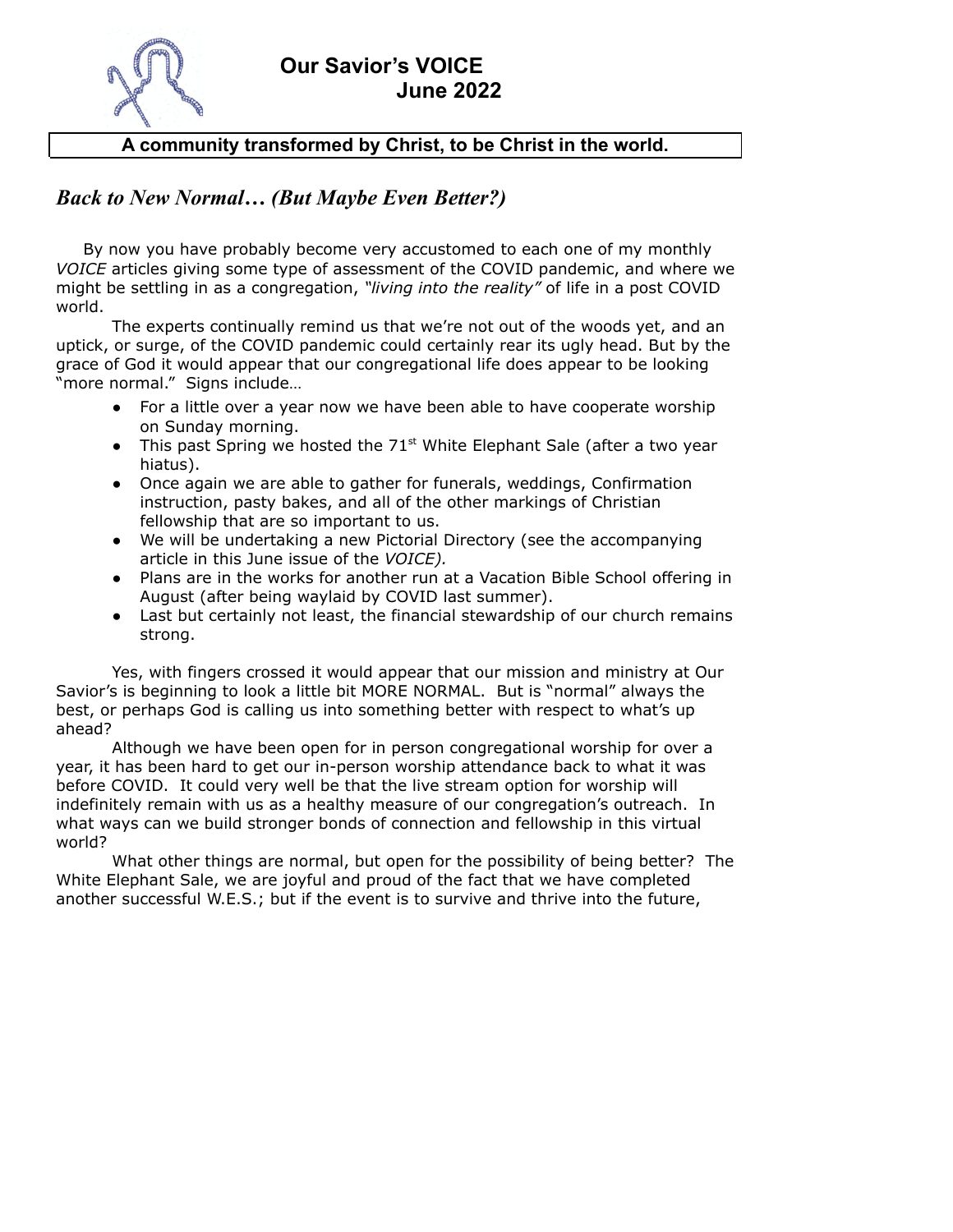how might it have to change, or should it take a new direction to involve a younger generation?

The creation of a new Pictorial Directory is a sign of getting back to normal, but while we submit our photos to be taken for the directory, might this be an ideal time to actually get to know one another better, and for us all to take deeper responsibility in the life and mission of the church?

Another measurement of normal, we look forward to a Vacation Bible School experience entitled *Wilderness Escape* later on this Summer (Sunday, Aug. 14 th through Thursday, Aug.  $18<sup>th</sup>$ ), but might this be the year that we thoroughly and enthusiastically canvas our neighborhood to invite all God's children to participate.

Going beyond what might be considered normal, the Prophet Isaiah encourages us with these words: *"I am about to do a new thing; now it springs forth, do you not perceive it? I will make a way in the wilderness, rivers in the desert."* (Isaiah 43:19)

God bless & be well! Pastor Kevin



## Musical **Notes**

As I write this installment to our newsletter, I am looking forward to our final Handbell presentation. We have such a good time together. I appreciate the dedication and energy each member brings to the 'bell' table. We have been able to work around the varied schedules of our players. I hope that you have enjoyed our playing. Throughout the year, all the participants in our music ministry here at

OSLC have come through. I felt that if the choirs at our church could get back to regular participation that our services would be much more welcoming. I would love to see more growth in both choirs, so I am giving you the summer to think about becoming part of either or both groups.

As we come to our Summer worship, I have concern that we might lose some of the momentum that we have experienced. Attendance has been going up slowly but there are still many who hesitate to come back. We are a community of worshipers and that coming together is at the heart of who we are. I consider the ability to come together and worship as a great privilege. We continue to offer opportunities for those who cannot physically attend services. I also think that more of those in attendance need to join the coffee fellowship after service. That time serves to bring us closer together. I look forward each week to seeing you and worshipping with you!

Have a wonderful summer!

Roy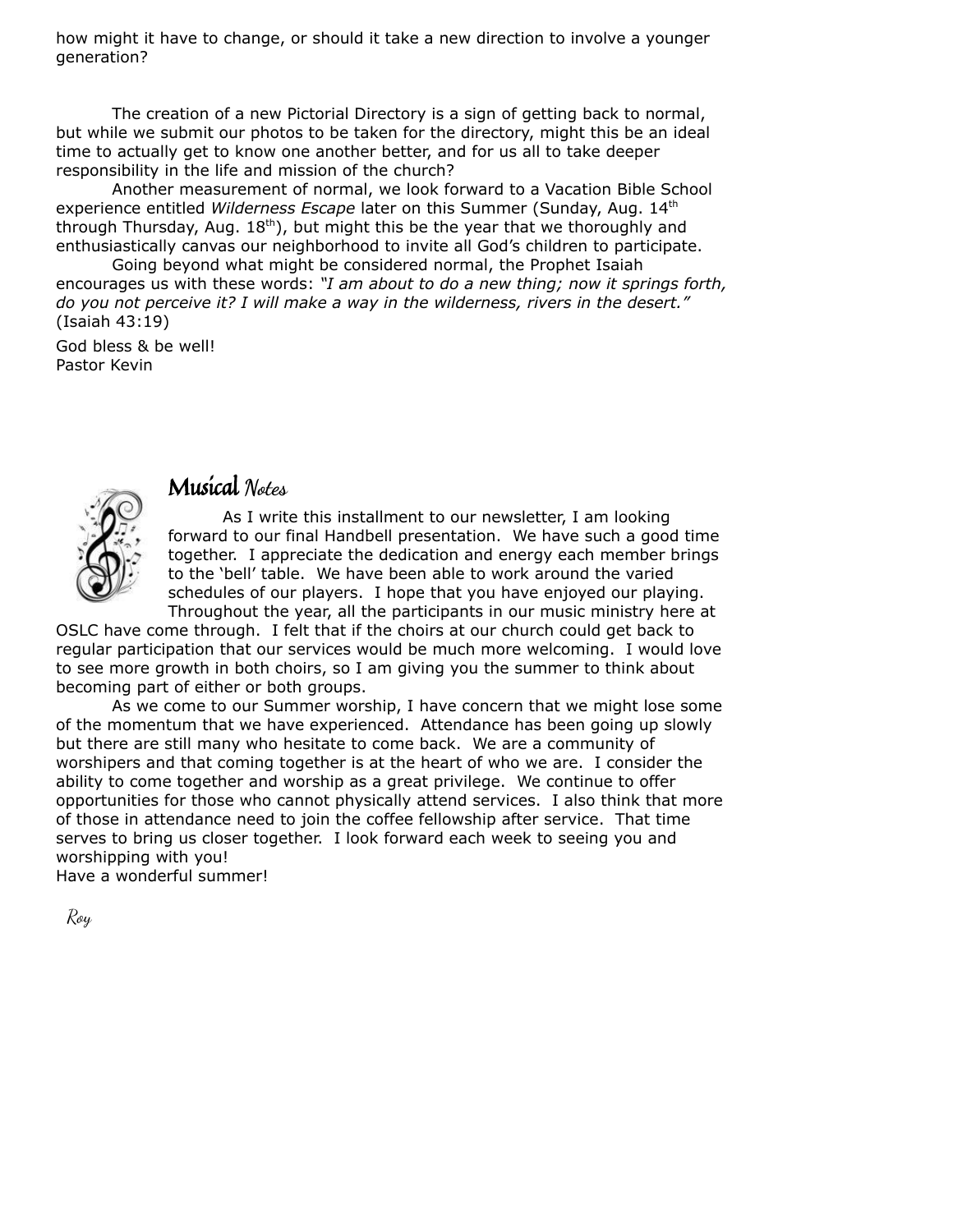Pastoral Acts Wedding May 27<sup>th</sup> Ruth Harristhal & David Danielson

Memorial Service May 21<sup>st</sup> Ellen Marie Arthurs **Funeral** May 26<sup>th</sup> Alice Irene Hallowell

Happy Birthday and have a great day!

- June 8 Marie Voland 14 Patty Rediske
	- 17 John Tingstad
	- 21 Lois Lind
	- 21 Milo Sulentic
	- 23 Shirlie Osberg
	- 27 Mary Hemmersbaugh



Best wishes to Arvid & Doris Pajunen who will be celebrating their 50<sup>th</sup> Wedding Anniversary on June 3<sup>rd</sup>. Congratulations!!

Best wishes to Ernie & Carol Boben who will be celebrating their  $61^{st}$ Wedding Anniversary on June 10<sup>th</sup>. Congratulations!!

Best wishes to Dick & Mary Hemmersbaugh who will be celebrating their 62 $^{\text{nd}}$ Wedding Anniversary on June 18<sup>th</sup>. *Congratulations!!* 

Best wishes Mike & Shirley Stavnes who will be celebrating their  $50<sup>th</sup>$  Wedding Anniversary on June 24<sup>th</sup>. Congratulations!!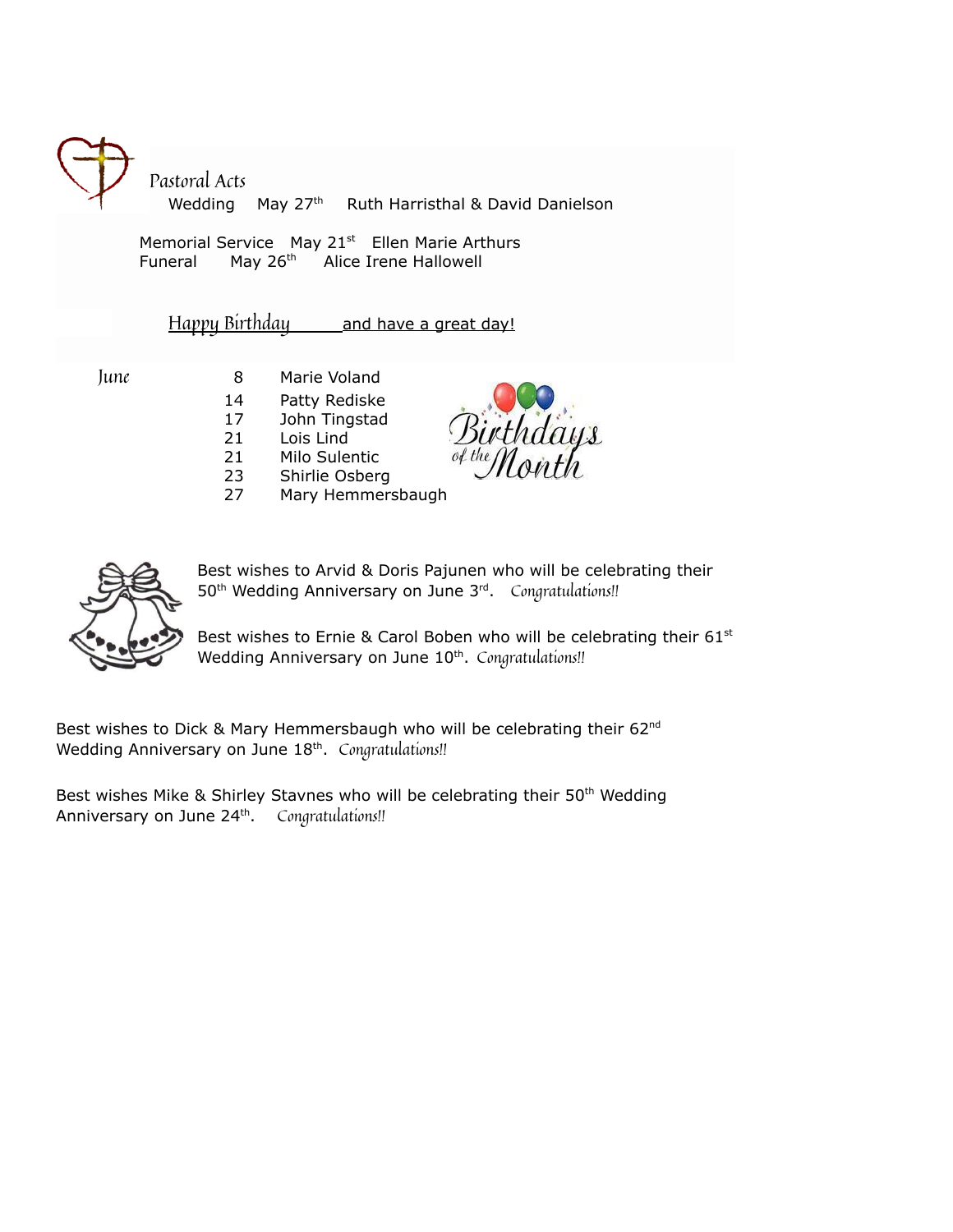# Worship in the Park –

This Summer we will be worshipping at Bennett Park, July 17<sup>th</sup>. First Lutheran, Holy Trinity and Our Savior's will be co-worshipping on these dates at 9 am. Please remember to bring your own lawn chair and umbrella (rain or shine).

Father's Day Prayer—



God, bless all the fathers in the world. Guide them to be good role models and loving to all their children. Help them to be a father like You are. Give them grace and patience to handle situations in a loving way. Amen! Thank you, Dad for all you do!



*VACATION BIBLE SCHOOL @ OUR SAVIOR'S! THEME… Wilderness Escape: Where God Guides & Provides WHEN… Sunday, August 14th through Thursday, August 18th TIME OF DAY… Evenings, 5:00 to 7:30 p.m. WHERE… Our Savior's Lutheran Church, 501 East*

## *23rd St. WHO… Completed Kindergarten through Fifth Grade*

Hosting a Vacation Bible School (V.B.S.) experience at Our Savior's Lutheran Church in mid-August? Yes, we can do this!



Planning is still in the works, and more information will be

forth coming in the July and August *VOICE,* but here is the vision as it now stands…

- *Wilderness Escape* VBS will be held Sunday evening (5:00 7:30 p.m.), August  $14^{\text{th}}$  through Thursday, August  $18^{\text{th}}$ .
- The latest in CDC precautions will be put in place (we might be wearing masks inside, while taking them off outside).
- A light meal will be served each night. Lisa Pastika has graciously consented to lend her skills in this regard!
- We are now actively recruiting volunteers for many different tasks: teachers, helpers, staffing for games and crafts, plus the possibility of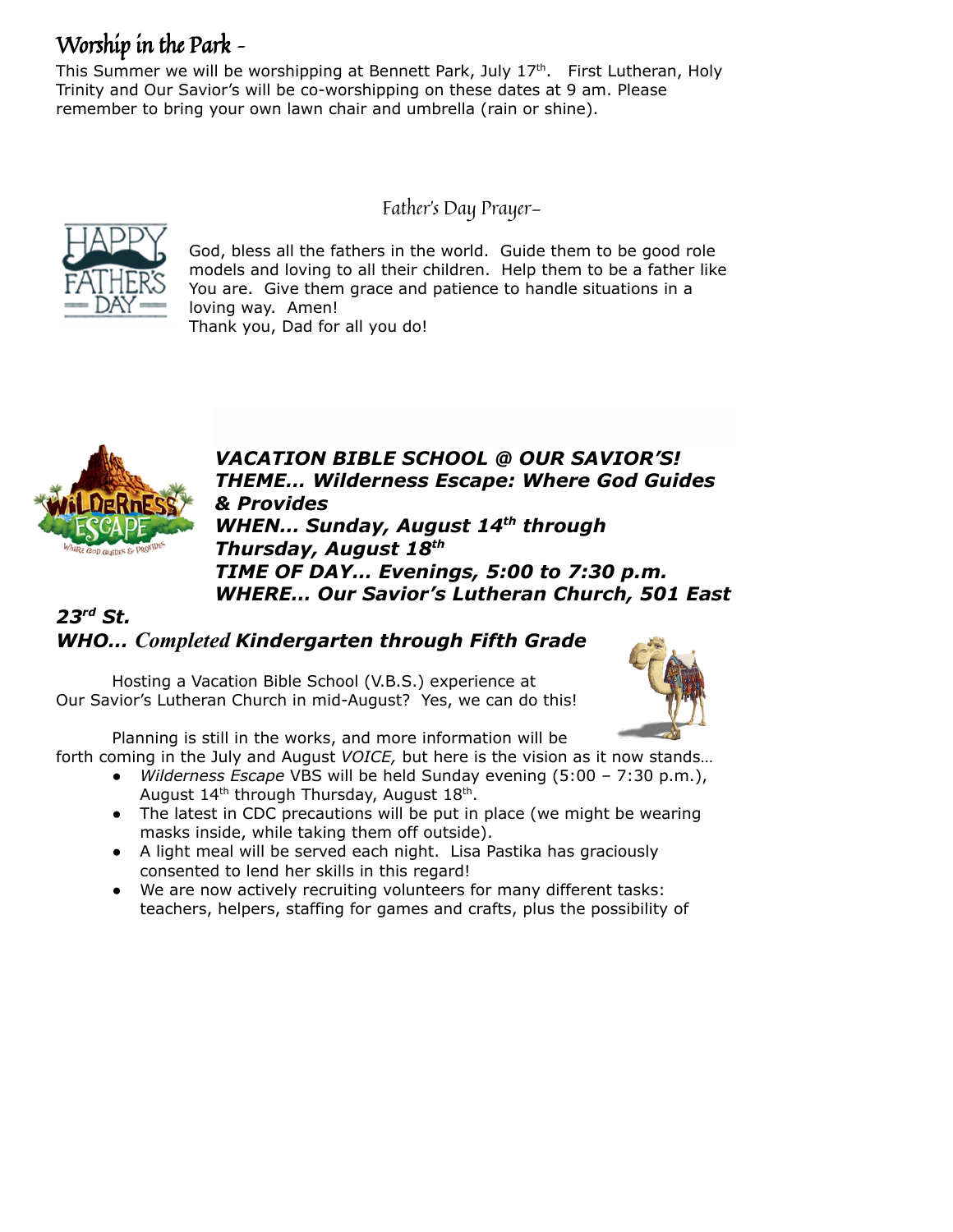building "sets" out of cardboard. Please prayerfully consider participating if asked!

- Registration forms, and other promotional materials, will soon be made available.
- Last, but certainly not least, encourage any child that you might have influence over, Kindergarten through Fifth Grade, to participate in the *Wilderness Escape* VBS!

# Council Meeting Highlights (May 10, 2022)

- The Council met in Room 1 on May 10, 2022.
- The General Fund as of March 31, 2022 was at  $($16,393.20)$$ ; on April 30, 2022 the General Fund was \$16,169.69. Thank you for your generous offerings!
- THANK YOU TO ALL who volunteered at the White Elephant Sale! [A wrap-up meeting has now been scheduled for May 24<sup>th</sup> at 6 pm, in-person and via Zoom.]
- The OSLC Church Directory committee will have its first meeting on May  $11<sup>th</sup>$ . Stay tuned for more information!
- Changes to the OSLC Policy Manual were approved by the Council.
- The Council received an update from the Property Committee.
- We are interested in participating in one of the select days for "Age to Age Presents: Hibbing on Howard" this summer.
- The Council reviewed a working draft of a brochure highlighting OSLC.
- The next Council meeting is June  $14<sup>th</sup>$ .

#### **A Note of Thanks from the Financial Secretary:**

Thanks to your generosity we are back in the black. Things look brighter and we hope things will continue that way. *Thank You, Thank You, Thank You!*

#### **Confirmation News:**

- **3<sup>rd</sup> grade** If you did not receive your Bible see Cindy in the office.
- **4 th grade** Plans are being made to enjoy some time with Pastor Kevin and learn about Family Devotions and receive your own devotional.
- **5 th/6th gr.** -Welcome to the Communion Rail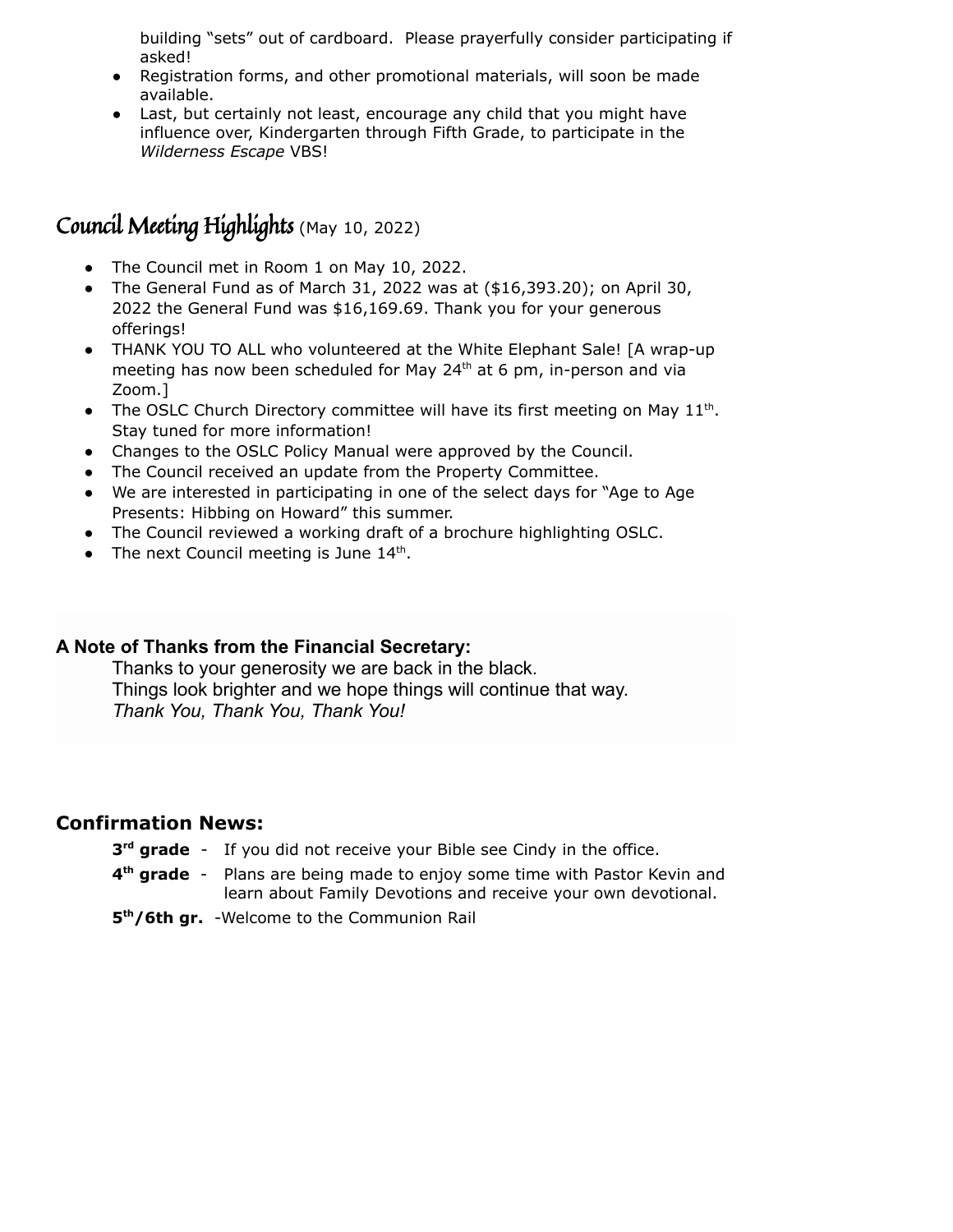Please let Cindy know if you are able to acolyte this summer.

- **7<sup>th</sup> grade** Participation: 10 sermon notes, 10 hrs. of service, Acolyte
- **8 th grade** Participation: 10 sermon notes, 10 hrs. of service, Acolyte
- **9 th grade** Participation: 10 sermon notes, 10 hours of service
- **10 th grade -** Participation: 10 sermon notes, 10 hours of service, complete any incomplete work, meet with your mentor

### Congratulations **High School Seniors – Class of 2022!**

Michael Joseph Andrican Kalynn Jeanne Pierson Shania Lyn Berry **Isabelle Marie Smith** Kimber Ellen Carpenter Mia Kennedy Stish Julia Marie Gherardi Ethan Jack Trenberth Kylee Anne Huusko Alison Elaine Trullinger Hailey Jo Pajunen

Ashton Adam Balaski Matthew John Sandness Lauren Elizabeth Jackson Raymond Ronald Warwas Harrison Clyde Law Thomas William Warwas



We are very proud of you and your accomplishments. Good luck to you in your future endeavors. May God keep you in the palm of His hand.



Beginning May 29<sup>th</sup>, Chapel of the Pines at Side Lake is open for Summer worship. The start time of worship is **11:15 a.m**.

# 2022 Missionary for a Day Calendar has received \$575 to date.

During May gifts were received:

In honor of Jan & Larry Baldwin Family Birthdays and Anniversaries In honor of Mitch & Sharon Cook Family Birthdays – Wendi P., Jeri H., Annie D.

Thank you for your generous support of our missionary, Dr. Friberg in Tanzania. Any time is a good time to sign up and contribute to the *Missionary for a Day Calendar.* A gift of \$10 in memory or honor of a special friend or loved one will support our missionary for one day. Dr. Friberg's work in Tanzania is very important, be a part of it!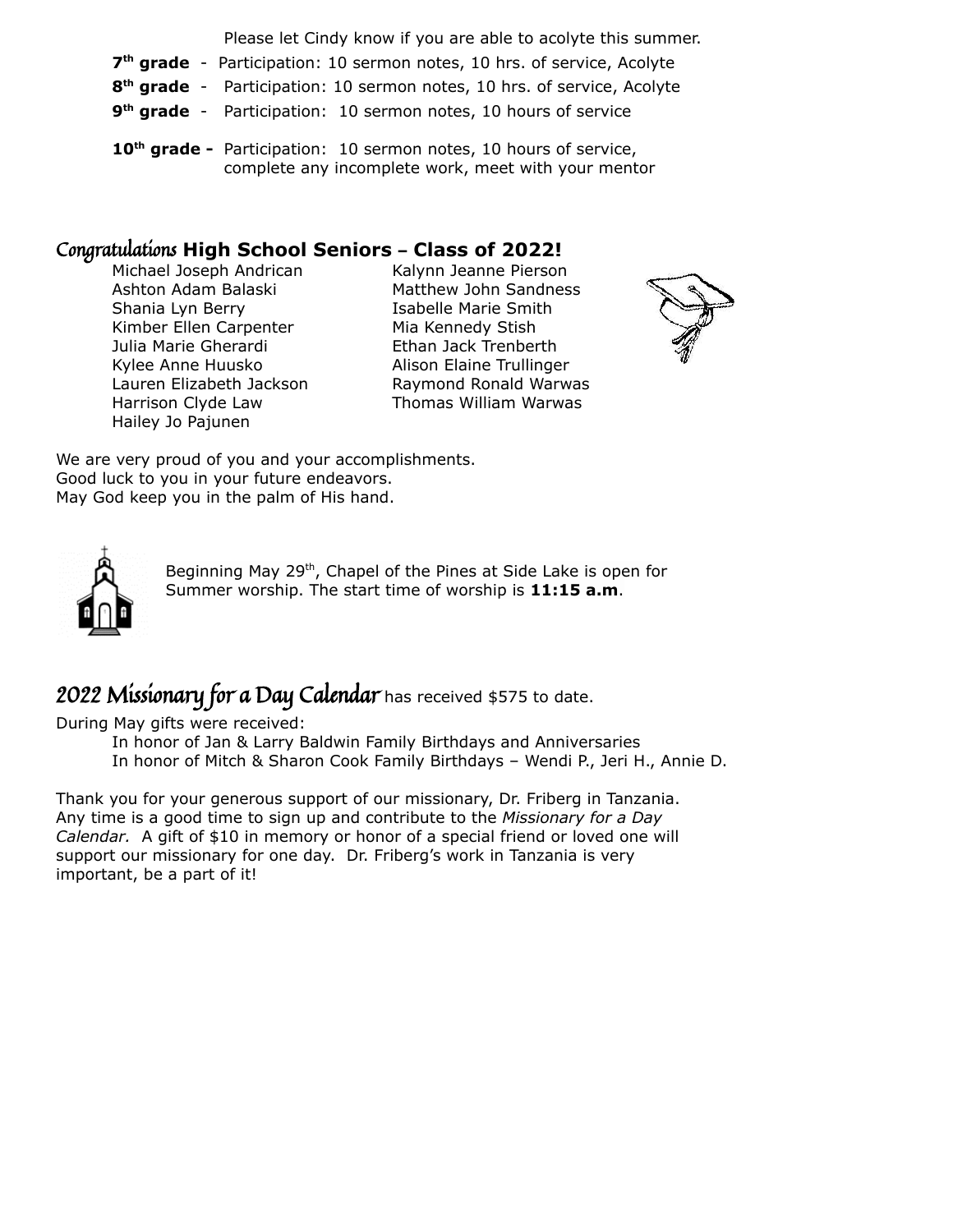## Mission Action

If anyone knows of a family in need of food and/or children's clothing please let them know our hours of operation for the Food Shelf and Clothes Closet are Wednesday and Friday from 1-2:30 pm.

The Children's Clothes Closet has clothing for children up to age 12.

The food and clothing are free and we can help out those days or the Clothes Closet by appt.

Please call the church office at 263-7422 for an appt. or send people over on Wednesday and Friday.

#### **OSLCW**

The Women of OSLC will continue to meet throughout the Summer months to discuss and learn from the Bible study in Gather magazine. Our first study will be on Thursday, June 16<sup>th</sup> at 10am in the Fellowship Hall.

Did you celebrate World Laughter Day on May 1<sup>st</sup>? I'm sure you found something amusing to cause a chuckle or maybe only a smile on that day. When we meet to study and share, we often find ourselves laughing, many times AT ourselves. This Summer's study calls us to a "Summer of rest and renewal" and we will see the quilting process as our guide. It promises to be interesting in exploring the themes of community and patterns in our lives.

The May/June issue of Gather is filled with thoughtful articles. One I found most helpful was looking at how we welcome visitors and new members to our church family. We are reminded that smiles, welcoming gestures, assuring strangers are invited to coffee fellowship and introducing them to others are signs that we are representing Christ in the World. Keep your eyes open for opportunities to share your faith and welcome guests.

There will be copies of the Bible study available (Thank you, Nancy) and you are invited and encouraged to come on Thursday, June  $16<sup>th</sup>$  at  $10$ am. Questions? Call me at 218 262-3644.

Also on the horizon in June, we have been asked to serve the Organs in Review luncheon on Tuesday, June 29. All hands on deck! See you soon, SueStan

## PRAYER FOR SUMMERTIME

Loving God, Creator of all times and places, we thank you for the gift of summertime, the days of light, warmth and leisure.

Thank you for the beauty that surrounds us everywhere we look: the multi-colored flowers, the deep blue of the sky, the tranquil surface of lakes, the laughter of children at play, people strolling in parks, families gathered around picnic tables and the more time to spend with family and friends.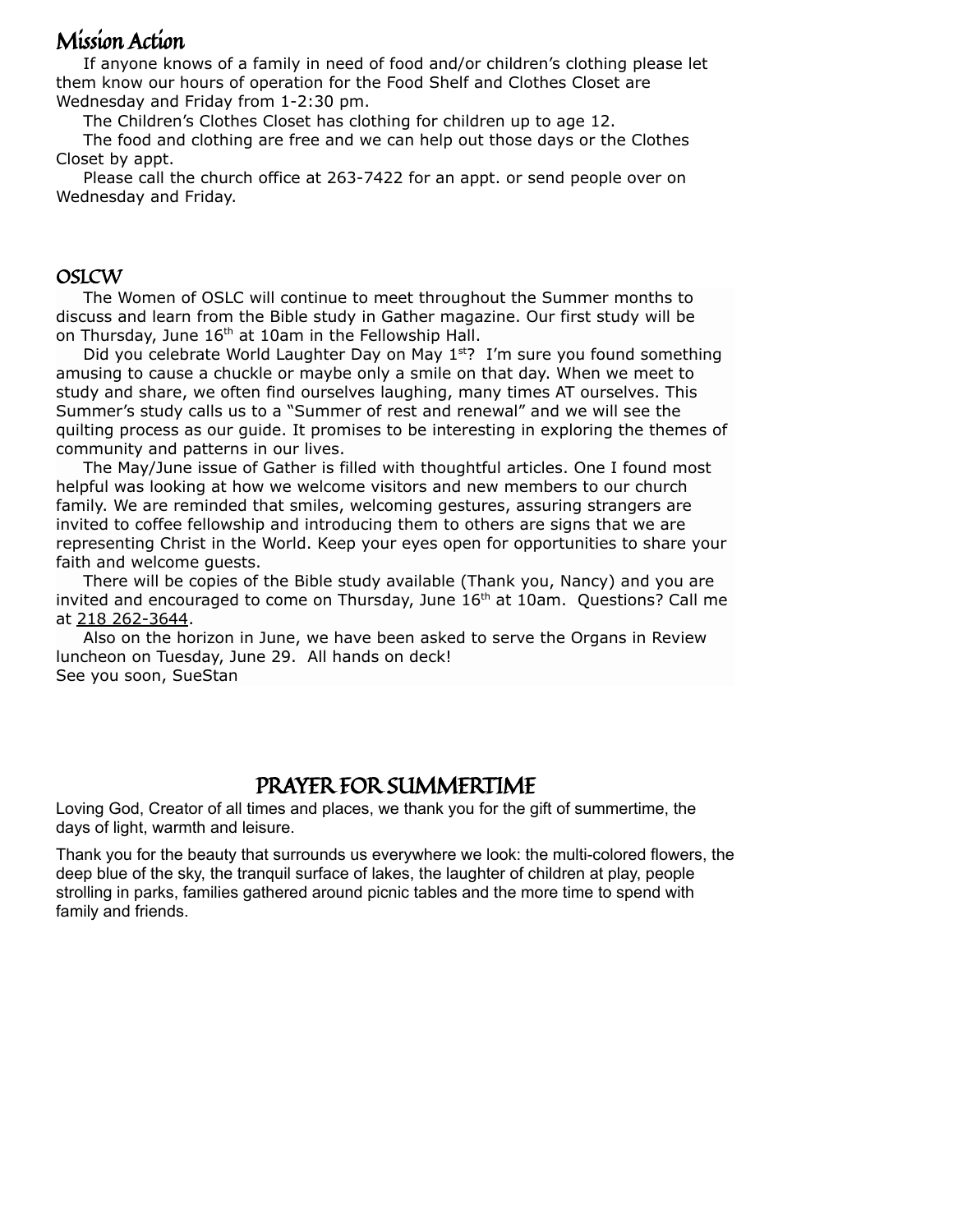As we open our eyes and ears to the landscape of nature and people, open our hearts to receive all as gift. Give us that insight to see you as the Divine Artist. Help us to realize and appreciate that you are laboring to keep all in existence. Warm our souls with the awareness of your presence.

Let all the gifts we enjoy this summer deepen our awareness of your love so that we may share this with others and enjoy a summertime of re-creation. AMEN.

#### **Pictorial Directory News**



Six years have already gone by since the last church directory. We have been tasked to create one before the end of 2022. So here are some details, and what to look for soon in your email, social media, the bulletins, and here in the VOICE.

We would like to have a photo for each family household. Like years past we will have a list of dates and times. Signing up for a time slot will be available online, in

person or over the phone. Different from the most recent directory we will be doing the photos at our studio, Flom Designs and Photography, which is located in downtown Hibbing, across the street from Goodwill. The address is 316 E Howard Street. Submission of a photo is also an option. Also, if you need a photographer to come to you - please don't hesitate to call 218-208-9565. In the coming weeks we will also have forms for a sign up after Sunday services.

Similar to the last directory we will be giving each family a free 8X10. The church will be purchasing directories for each participating family. We also will have a way for families to purchase the directory to help with the cost. You will also be able to purchase more photos. Over the next four months, we will have times set aside for people to sign up in:

June July August September

Also, the church will gather some "time and talents" info. Please take some time to see how you can help our church.

The sooner you sign up, the sooner we can put the directory together.

Sign up before we have to call you and twist your arm.

For more information or to sign up for a time slot, go to this link:

[https://flomdesigns.com/oslc.](https://flomdesigns.com/oslc) Call this number - 218-208-9565 to sign up for a time also.

Thank you, Emily and John Law and the OSLC Pictorial Directory Group

Here are the current dates and times we set aside. We would block out 2 families every half hour. Also, we will work for people that need special accommodations, weekend or weekday considerations. We would ask that the contact information for that person be given to us so we can reach out to them personally. We left time open at the end of September so we can do a final push too.

20th 3:00-7:00pm

June 27th 10:00-3:00pm August 23rd 10:00-3:00pm September 14th 3:00-7:00pm June 28th 10:00-4:30pm August 24th 3:00-7:00pm September 15th 3:00-7:00pm June 29th 2:00-7:00pm August 25th 3:00-7:00pm September 19th 3:00-7:00pm June 30th 2:00-7:00pm August 28th 12:00-4:00pm September

September 21st 10:00-2:00pm

July 25th 10:00-3:00pm July 26th 2:00-6:00pm July 27th 10:00-4:00pm July 28th 3:00-7:00pm